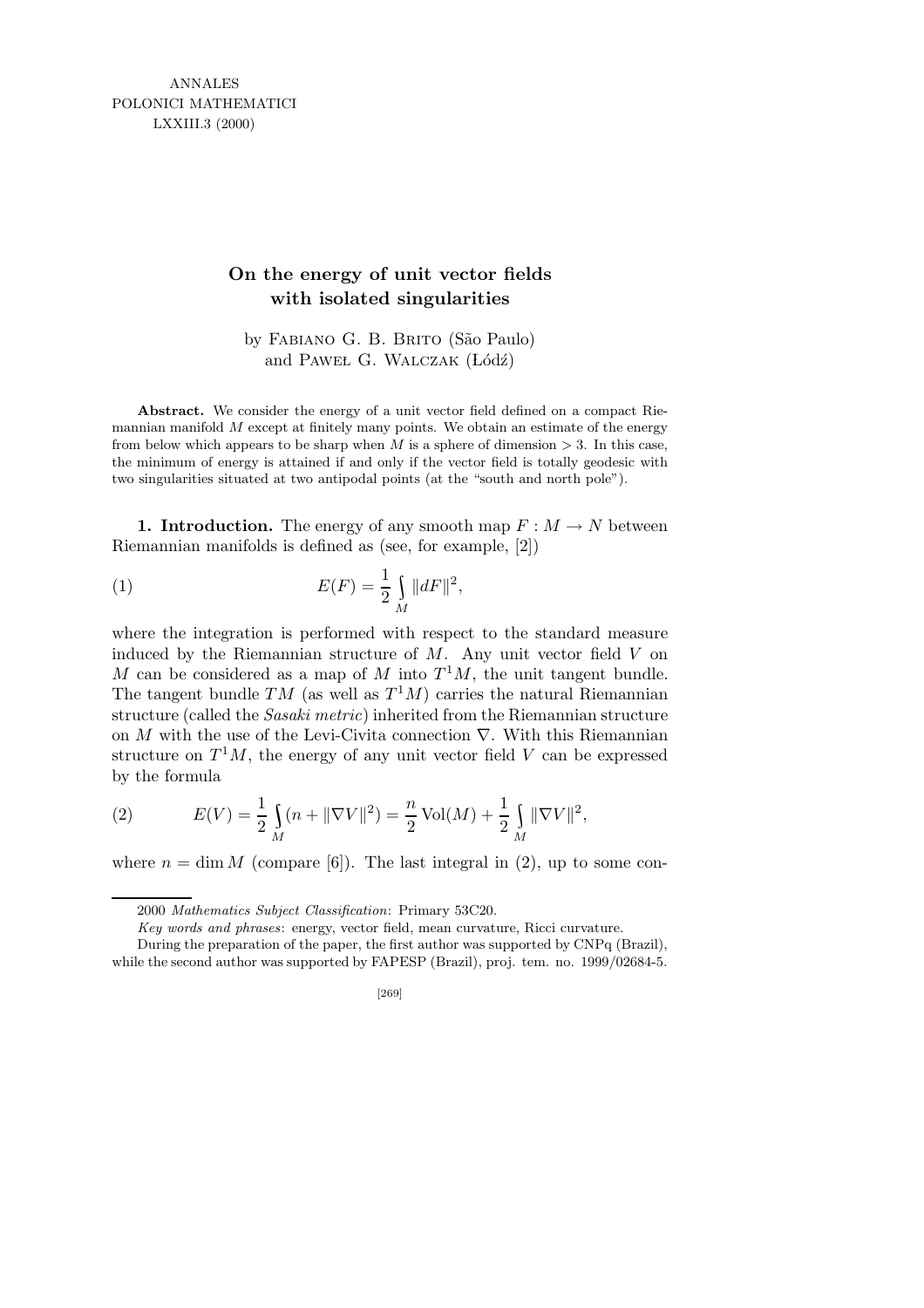stants, is called in [4] the *total bending*  $B(V)$  of  $V$ :

(3) 
$$
B(V) = c_n \int_M \|\nabla V\|^2,
$$

where  $c_n = 1/((n-1) \text{Vol}(S^n))$ . In [1], [5] and [6] the problem of minimizing  $E(V)$  (equivalently,  $B(V)$ ) was considered. In [1], the first author proved that the only vector field on  $S^3$  minimizing energy and/or total bending is (up to congruences) the one tangent to the fibres of the standard Hopf fibration  $S^3 \to S^2$ . Wood [6] obtained results which show that this is no more true for Hopf fibrations of spheres  $S^{2n+1}$ ,  $n > 1$ . In fact, the problem of minimizing energy on these spheres is still open.

In this paper, we consider the energy of unit vector fields on compact Riemannian manifolds minus finite sets of points (maybe empty). For such vector fields, we get an estimate of energy from below which, in the case of spheres  $S<sup>n</sup>$ ,  $n > 3$ , appears to be sharp and is attained by (and only by) totally geodesic fields with two antipodal singularities.

More precisely, we have the following.

THEOREM 1. Let V be a unit vector field on  $M \setminus A$ , M being a compact Riemannian manifold of dimension  $n + 1$  and A a finite subset of M.

(i) If  $n \geq 2$ , then

(4) 
$$
E(V) \ge \frac{1}{2n-2} \int_M \text{Ricci}(V, V) + \frac{n+1}{2} \text{Vol}(M).
$$

(ii) If  $n \geq 3$ , then equality holds in (4) if and only if V is totally geodesic, the n-dimensional distribution  $D$  orthogonal to  $V$  is integrable and defines a Riemannian totally umbilical foliation F.

THEOREM 2. The energy  $E(V)$  of any unit vector field with isolated singularities on  $S^{n+1}, n \geq 3$ , satisfies the inequality

(5) 
$$
E(V) \ge \frac{n^2 + n - 1}{2(n - 1)} \text{Vol}(S^{n+1})
$$

and equality holds in  $(5)$  if and only if the flow of V consists of great halfcircles connecting two antipodal singularity points ("south and north pole").

The proof of the theorems above is given in Section 3. Section 2 contains two lemmas used in the proof while Section 4 gives some final remarks.

The second author is grateful to the first one for an invitation to the University of São Paulo.

**2. Useful lemmas.** Let M be a Riemannian manifold, dim  $M \geq 2$ , equipped with two complementary distributions  $D_1$  and  $D_2$ . Let  $B_i$  (i=1,2) be the (non-symmetric) second fundamental form of  $D_i$ , denote by  $A_i$  the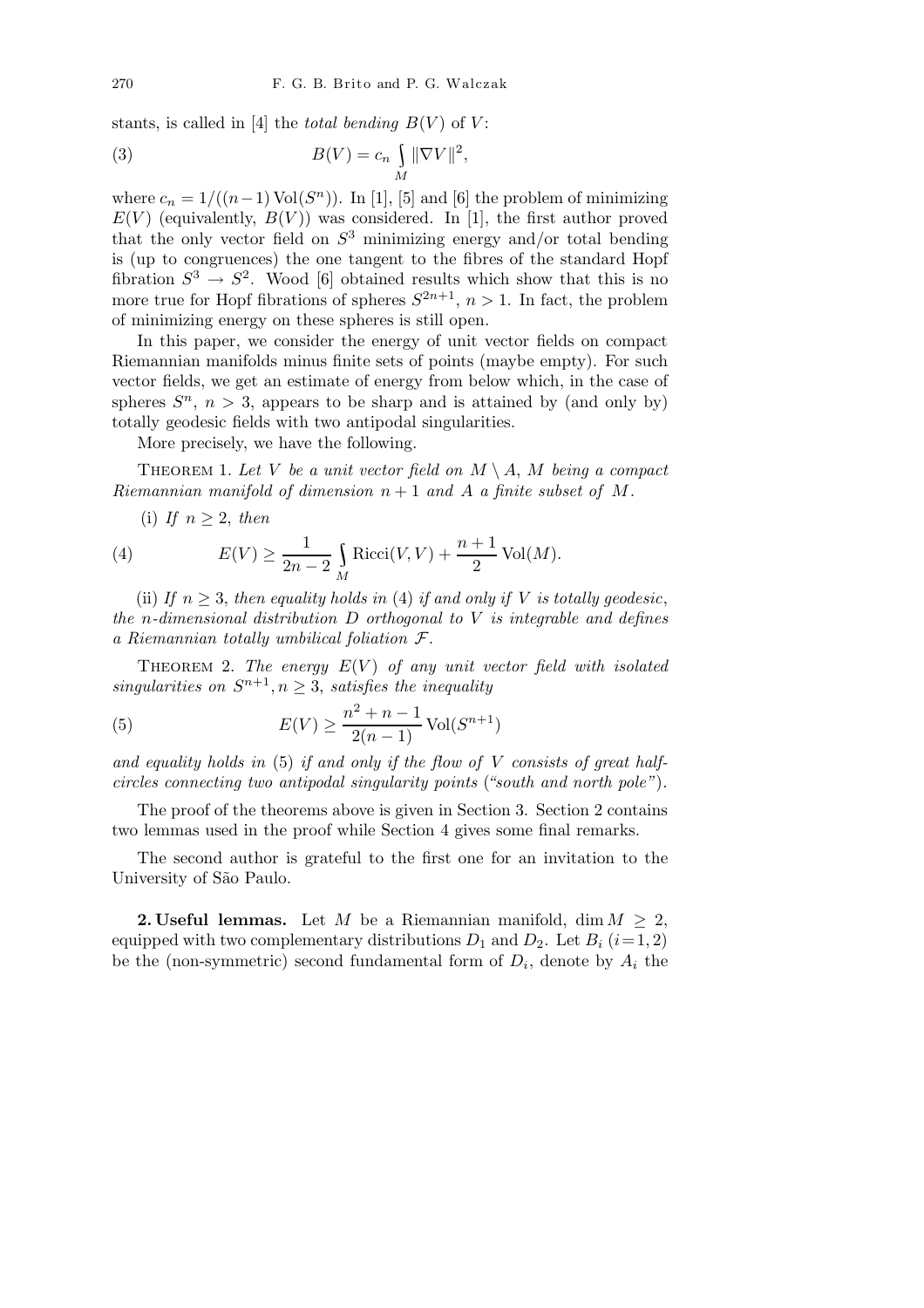symmetrization of  $B_i$ , by  $H_i = \text{Trace } A_i$  the mean curvature vector of  $D_i$ , and by  $T_i$  the integrability tensor of  $D_i$  (i.e.,  $A_i(X,Y) = \frac{1}{2}(B_i(X,Y))$  $+ B_i(Y, X)$  and  $T_i(X, Y) = \frac{1}{2}(B_i(X, Y) - B_i(Y, X))$  for X and Y tangent to  $D_i$ ). In [3], the following formula was derived:

(6) 
$$
\operatorname{div}(H_1 + H_2) = |A_1|^2 - |H_1|^2 - |T_1|^2 + |A_2|^2 - |H_2|^2 - |T_2|^2 + K(D_1, D_2),
$$

where

(7) 
$$
K(D_1, D_2) = \sum_{i,\alpha} K(e_i \wedge e_\alpha),
$$

K is the sectional curvature of M,  $(e_i)$  is an orthonormal frame of  $D_1$  while  $(e_{\alpha})$  is an orthonormal frame of  $D_2$ . If  $D_1$  is the 1-dimensional distribution generated by a unit vector field V, then  $H_1 = \nabla_V V$ ,  $T_1 \equiv 0$ ,  $|A_1| = |H_1|$ ,  $K(D_1, D_2) = \text{Ricci}(V, V)$  and  $|A_2|^2 - |H_2|^2 - |T_2|^2 = -\sigma_2$ , where  $\sigma_2$  is the second mean curvature of  $D_2$ . Therefore, (6) implies directly the following.

LEMMA 1. If  $V$  is a unit vector field on a Riemannian manifold  $M$ , then

(8) 
$$
\operatorname{div}(\nabla_V V + H) = \operatorname{Ricci}(V) - 2\sigma_2,
$$

where H is the mean curvature vector and  $\sigma_2$  is the second mean curvature of D, the orthogonal complement of the 1-dimensional distribution spanned by  $V$ .

Assume now that M has bounded geometry (i.e., bounded sectional curvature and injectivity radii  $r_x, x \in M$ , separated away from zero). Let  $f: M \setminus A \to [0, \infty)$  be a function defined on M outside a finite set A. Let  $x_0 \in A$  and denote by  $S_r$  (resp.  $B_r$ ), r being positive and small, the geodesic sphere (resp., ball) on  $M$  of radius  $r$  and centre  $x_0$ .

LEMMA 2. If  $\liminf_{r\to 0^+} \int_{S_r} f > 0$ , then  $\int_M f^2 = \infty$ .

P r o o f. Since the geometry of M is bounded there exists  $c > 0$  such that  $Vol S_r \leq c r^n$ ,  $n + 1 = \dim M$ , for sufficiently small r. The assumption implies that there exists  $\varepsilon > 0$  such that

$$
\int\limits_{S_r} f \geq \varepsilon
$$

for small  $r$ . Hölder's inequality implies that

$$
\left(\int_{S_r} f^2\right)^{1/2} (\text{Vol } S_r)^{1/2} \ge \varepsilon.
$$

Consequently,

$$
\int_{S_r} f^2 \ge \frac{\varepsilon^2}{cr^n}
$$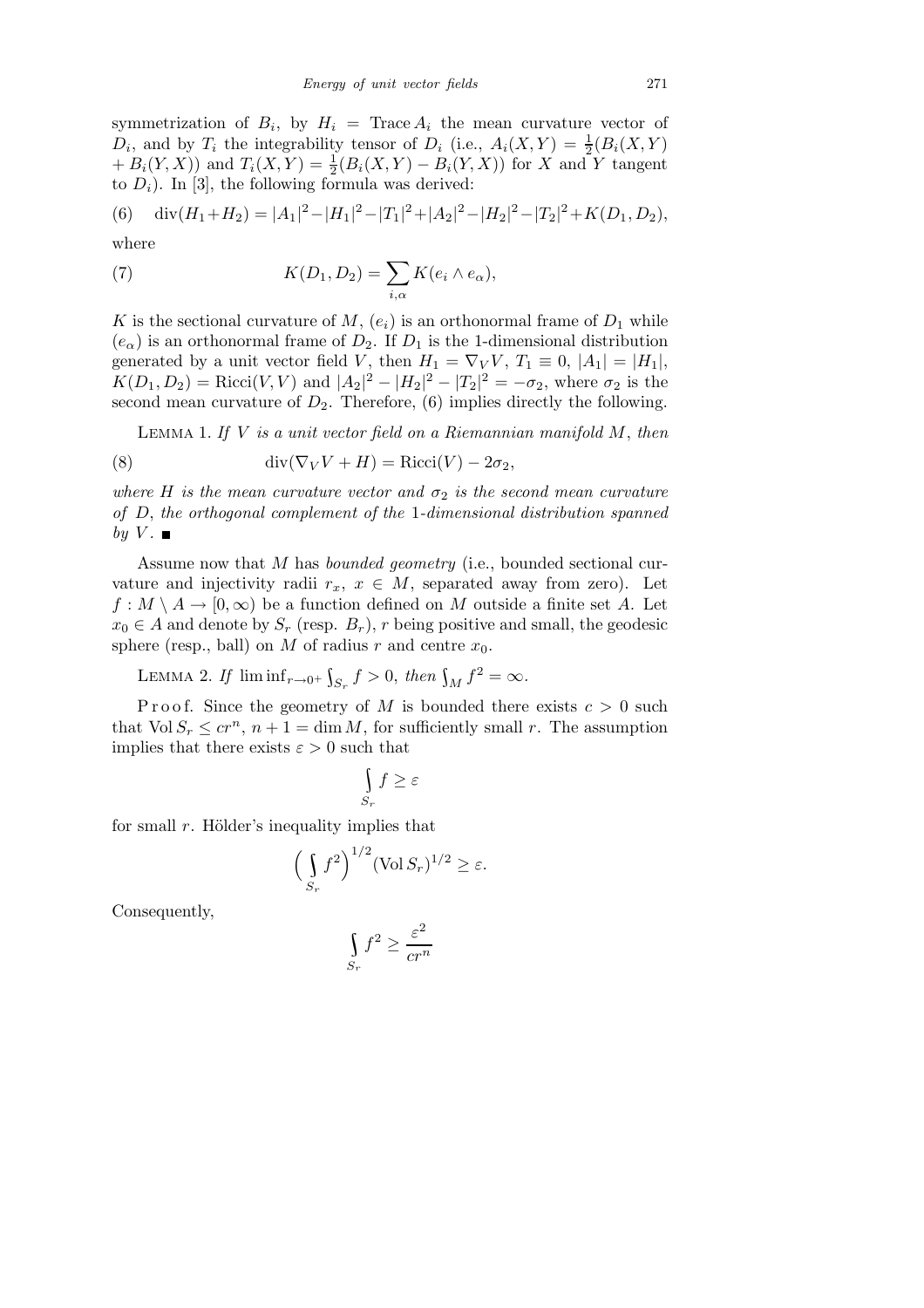if  $r$  is small enough. Again, if  $r$  is small, then, by Fubini's Theorem,

$$
\int_{B_r} f^2 = \int_0^r \left( \int_{S_t} f^2 \right) dt \ge \frac{\varepsilon^2}{c} \lim_{\delta \to 0^+} \int_{\delta}^r t^{-n} dt = \infty. \blacksquare
$$

3. Proofs of the theorems. Let  $V$  be a unit vector field on  $M \setminus \{x_1, \ldots, x_m\}, M$  being a compact Riemannian manifold of dimension  $n+1 > 2$ . Choose a local orthonormal frame  $e_1, \ldots, e_{n+1}$  in such a way that  $e_{n+1} = V$ . Denote by  $h_{ij}, i, j \leq n$ , the components of the second fundamental form of  $D$ , the *n*-dimensional distribution orthogonal to  $V$ . Then

(9) 
$$
\|\nabla V\|^2 = \|\nabla_V V\|^2 + \sum_{i,j} h_{ij}^2.
$$

An elementary calculation shows that

(10) 
$$
\sum_{i,j} h_{ij}^2 = \frac{1}{n-1} \sum_{i < j} (h_{ii} - h_{jj})^2 + \frac{1}{n-1} \sum_{i < j} (h_{ij} + h_{ji})^2 + \frac{n-2}{n-1} \sum_{i \neq j} h_{ij}^2 + \frac{2}{n-1} \sum_{i < j} (h_{ii}h_{jj} - h_{ij}h_{ji}).
$$

Since the last sum in (10) equals  $\sigma_2$ , the second mean curvature of D, (9) and (10) imply the inequality

$$
\|\nabla V\|^2 \ge \frac{2}{n-1}\sigma_2.
$$

If  $E(V) = \infty$ , there is nothing to prove. So, assume that  $E(V) < \infty$ , take  $r_k > 0$  small enough and denote by  $S_k$  and  $B_k$ , respectively, the geodesic sphere and ball of radius  $r_k$  and centre  $x_k$ ,  $k = 1, ..., m$ . Then, by Lemma 1 and the Stokes Theorem,

$$
\left| \bigcup_{M \setminus \bigcup_{k} B_{k}} (\text{Ricci}(V, V) - 2\sigma_{2}) \right| = \left| \bigcup_{M \setminus \bigcup_{k} B_{k}} \text{div}(\nabla_{V} V + H) \right|
$$
  

$$
= \left| \sum_{k} \int_{S_{k}} \langle \nabla_{V} V + H, N_{k} \rangle \right|
$$
  

$$
\leq \sum_{k} \int_{S_{k}} \|\nabla_{V} V + H\| \leq c_{n} \sum_{k} \int_{S_{k}} \|\nabla V\|.
$$

Here, H is the mean curvature vector of D,  $N_k$  is a unit vector field orthogonal to  $S_k$  and  $c_n$  is a constant which depends on n only. Now, Lemma 2 applied to  $f = \|\nabla V\|$  yields

(12) 
$$
\liminf_{r \to 0^+} \int_{S_r^k} ||\nabla V|| = 0, \quad k = 1, ..., m,
$$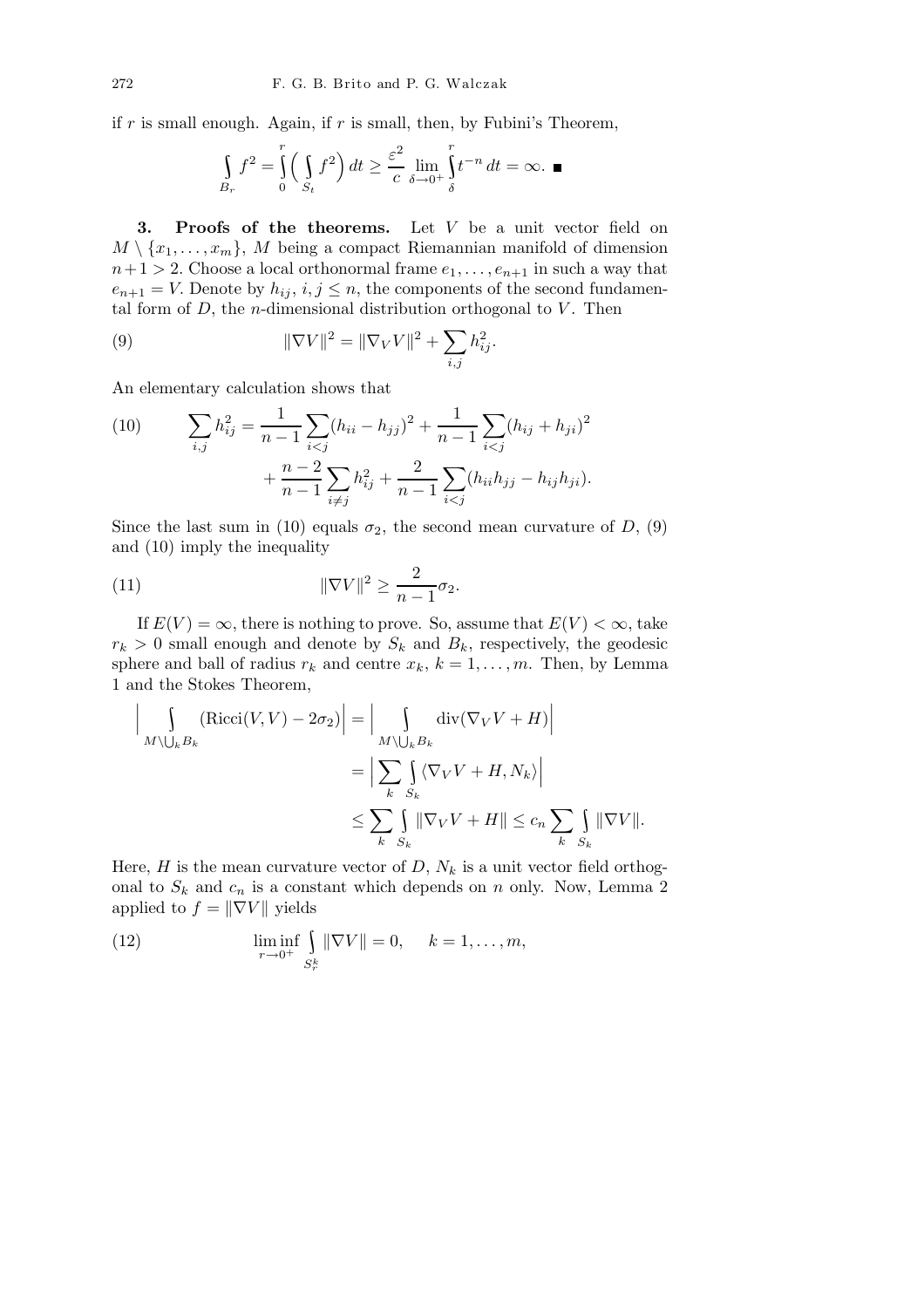where  $S_r^k$  is the sphere of centre  $x_k$  and radius r. This implies that the integral  $\int_M \sigma_2$  converges and that

(13) 
$$
2\int_{M} \sigma_2 = \int_{M} \text{Ricci}(V, V).
$$

Inequality  $(4)$  in Theorem 1 now follows directly from  $(2)$ ,  $(11)$  and  $(13)$ .

From (9) and (10) it follows that, if  $n > 3$ , then equality holds in (11) if and only if  $\nabla_V V = 0$ ,  $h_{ij} = 0$  for all  $i \neq j$  and  $h_{ii} = h_{jj}$  for all  $i, j \leq n$ . These conditions are satisfied if and only if  $V$  is geodesic, the distribution D is integrable and determines a Riemannian totally umbilical foliation  $\mathcal{F}$ . This proves Theorem 1.  $\blacksquare$ 

To prove Theorem 2, observe that in the case  $M = S^{n+1}$ , inequality (4) reduces to (5). By the second part of Theorem 1, equality holds in (5) if and only if the foliation  $\mathcal F$  orthogonal to V is Riemannian and totally umbilical. Leaves of  $\mathcal F$  are round spheres at a constant geodesic distance from each other. Such spheres have to lie on parallel  $(n + 1)$ -dimensional hyperplanes of  $\mathbb{R}^{n+2}$ . In that case, the trajectories of V are contained in great circles of  $S^{n+1}$  passing through two fixed antipodal points, as claimed in Theorem 2.  $\blacksquare$ 

4. Final remarks. Theorem 2 establishes, in particular, that

$$
\frac{4k^2 + 2k + 1}{4k - 2} \operatorname{Vol}(S^{2k+1})
$$

is a lower bound for the energy of non-singular vector fields on  $S^{2k+1}$ . Hopf vector fields on odd-dimensional round spheres have energy

$$
\frac{4k+1}{2}\operatorname{Vol}(S^{2k+1}).
$$

Therefore, if  $k > 1$ , "north-south" vector fields have less energy than Hopf ones.

It would be interesting to find the infimum for the energy of non-singular unit vector fields on  $S^{2k+1}$ . It has to lie in the interval

$$
\bigg(\frac{4k^2+2k-1}{4k-2},\frac{4k+1}{2}\bigg).
$$

Note that the problem is completely solved on  $S<sup>3</sup>$  (see [1]), in particular the energies of Hopf vector fields and "north-south" ones are the same. Since the topology of 2-dimensional foliations of  $S^3$  is pretty well known, one could try to find also the infimum for the energy of those unit vector fields on  $S^3$ which are orthogonal to integrable distributions.